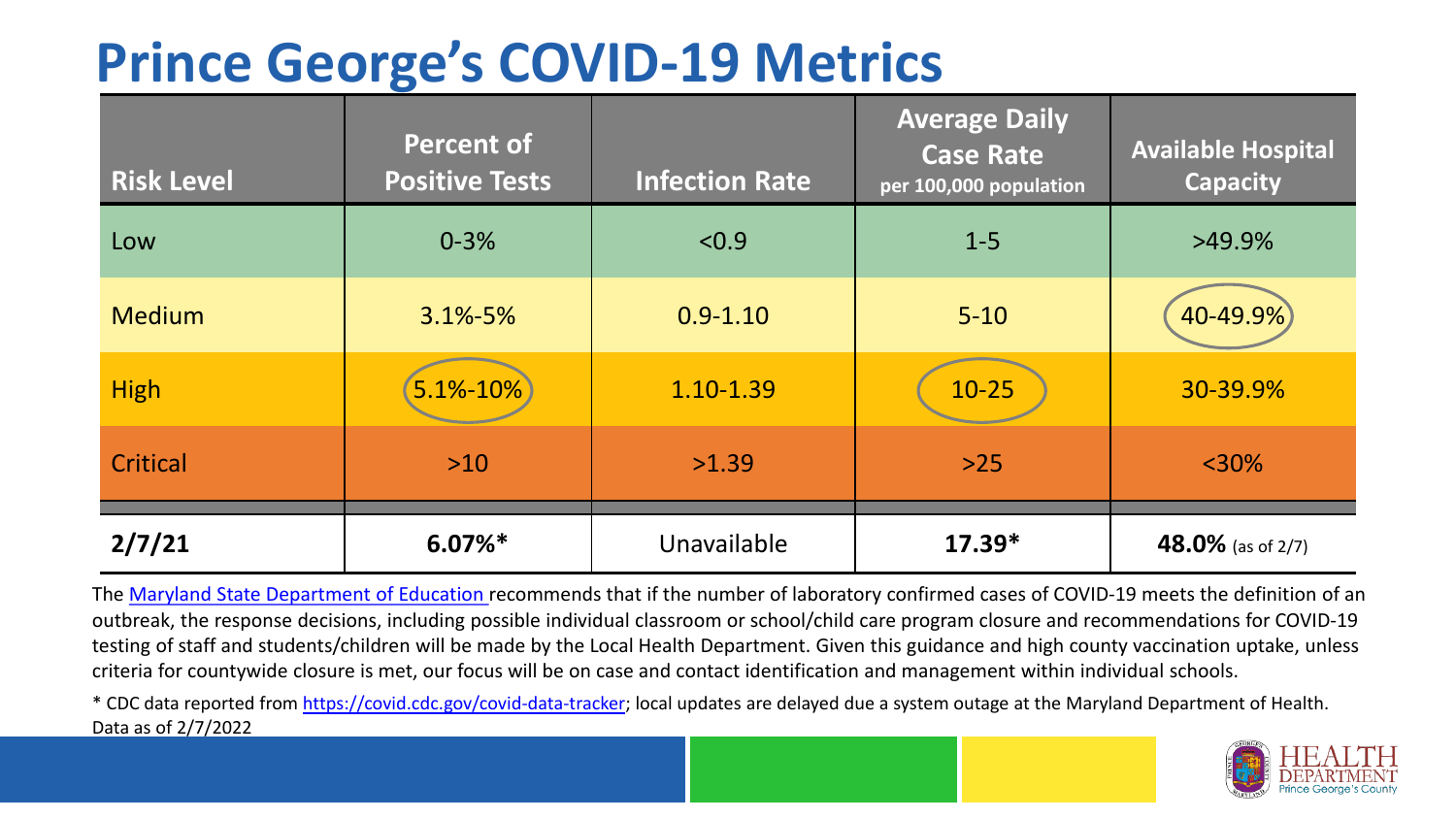## **COVID-19 Community Transmission and Vaccination**

Per the [CDC updated guidance for COVID-19 Prevention in K-12 Schools,](https://www.cdc.gov/coronavirus/2019-ncov/community/schools-childcare/k-12-guidance.html) vaccination is considered the leading prevention strategy for those who are eligible, and **Prince George's County exceeds the percentage of U.S. vaccinations for ages 12 and above**. The CDC also emphasizes using multiple prevention strategies together consistently, included universal indoor masking, as needed based on the level of community transmission and vaccine coverage.





\*\* Local vaccination data reported as of 2/6/2022